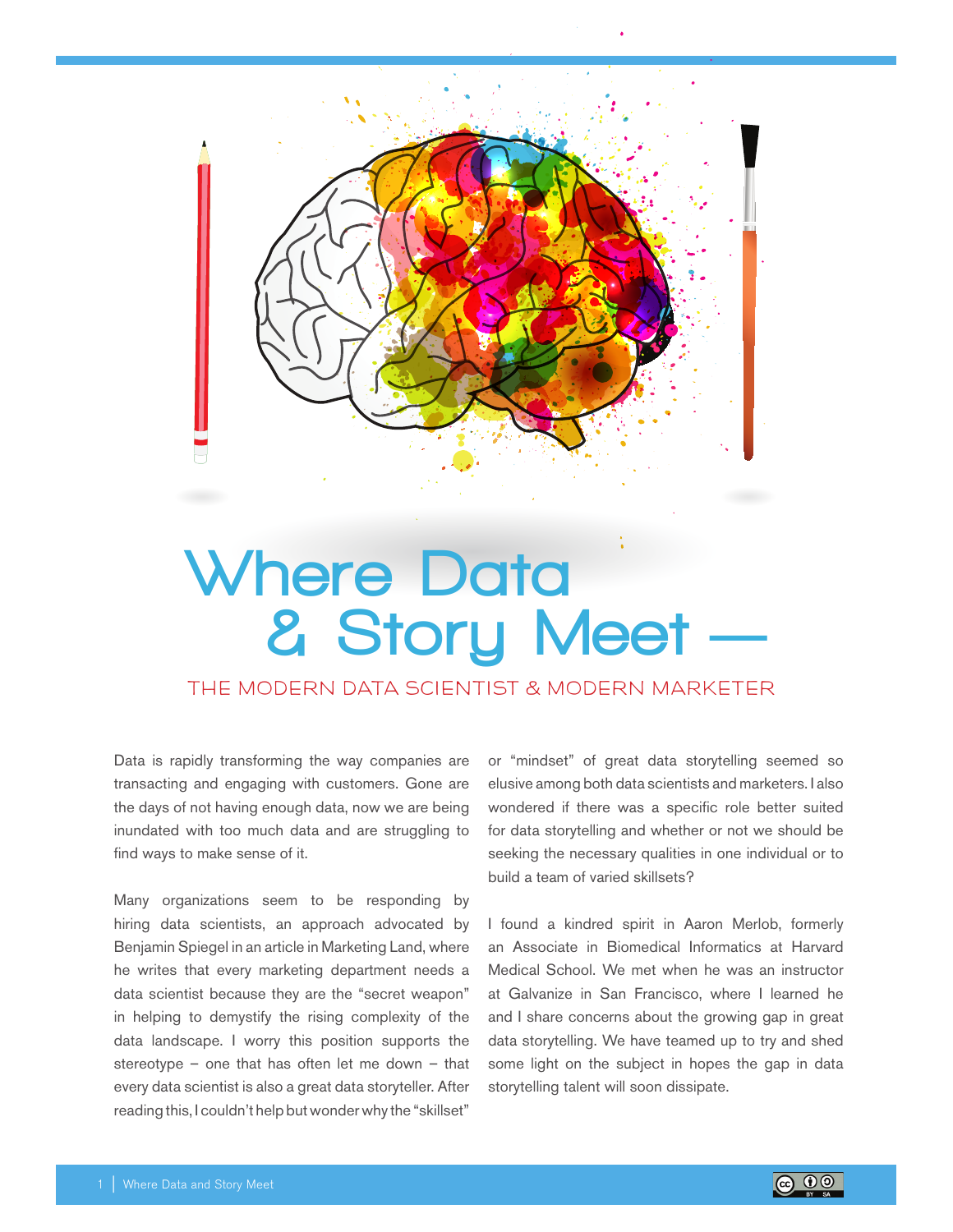As a business leader, especially in the roles of data science and marketing, your success is heavily reliant on bridging the gap between data and story. It is becoming imperative to build and nurture a great data storytelling capability, so that you and your teams can make informed decisions to help grow and transform your business. In this piece, we explore the increasing demands in skillsets for the modern data scientist and marketer. Further, we explore the mindset of data scientists and whether or not that mindset differs from great data storytellers. We also reveal different ways to build the data storytelling capability.

Before we explore the requirements of data scientists and marketers, the mindsets of great data storytellers and how to best build the capability of data storytelling, we must first define what we mean by data storytelling.

## What is Data Storytelling?

Data storytelling is the act of humanizing data by turning it into narrative or a story that creates actionable insights, frequently supported by visualizations.

As humans, we are conditioned to consume information not in the form of data, but in the form of stories – even before we can speak as children. Data storytelling taps into this by integrating data and story to provide readers, or participants, with a true understanding of the insights and an actionable roadmap of what to do next.

Lisa Morgan captured a number of different perspectives on who should be the data storyteller and how you can write a data story in a recent article for Information Week.  $\text{I}$ The varying perspectives were intriguing – and we especially liked that of contributors Martin Brown, a GM at FM Outsourcing, and Zoher Karu, a VP at eBay.

Brown said he often has data scientists, business analysts, and marketers collaborating on a single story. However, in doing so, he finds there are three versions of the same story. Brown continues with a description of what might be the perfect data storyteller:

"Ideally, it would be a data scientist with a flair for articulate and emotional evocation. However, I am still looking for this elusive person."

"[Data storytelling] is definitely an interdisciplinary activity," said Karu. "Data scientists are needed to extract patterns in data, visualization experts are needed to convey the message in a compelling easy-tounderstand manner, marketing [needs to be included] to understand the needs of and reach the desired target audience, business domain experience is necessary to hone in on the right set of questions, and an editorial staff is needed to communicate the surrounding text in a compelling way."

The InformationWeek article also recommends data storytelling follow general storytelling rules (finding the conflict, adding the characters, and calling out the drama) and should convey, in a creative way, how the data can help the business. Clearly, this is an art form – and quite a complex one at that  $-$  so let's see how we can isolate the traits of great data storytellers in both data scientists and modern marketers and then profile the organizational or operational design that best nurtures a great storytelling environment.

# Understanding the Modern Data Scientist and Modern Marketer

The modern data scientist must not only be a master in data analysis; but also, must understand the business at hand, be able to produce actionable insights, and convey the findings in a way in which all business functions can benefit. Similarly, the modern marketer must not only work in a creative capacity and rely on data to make decisions; but also, must possess

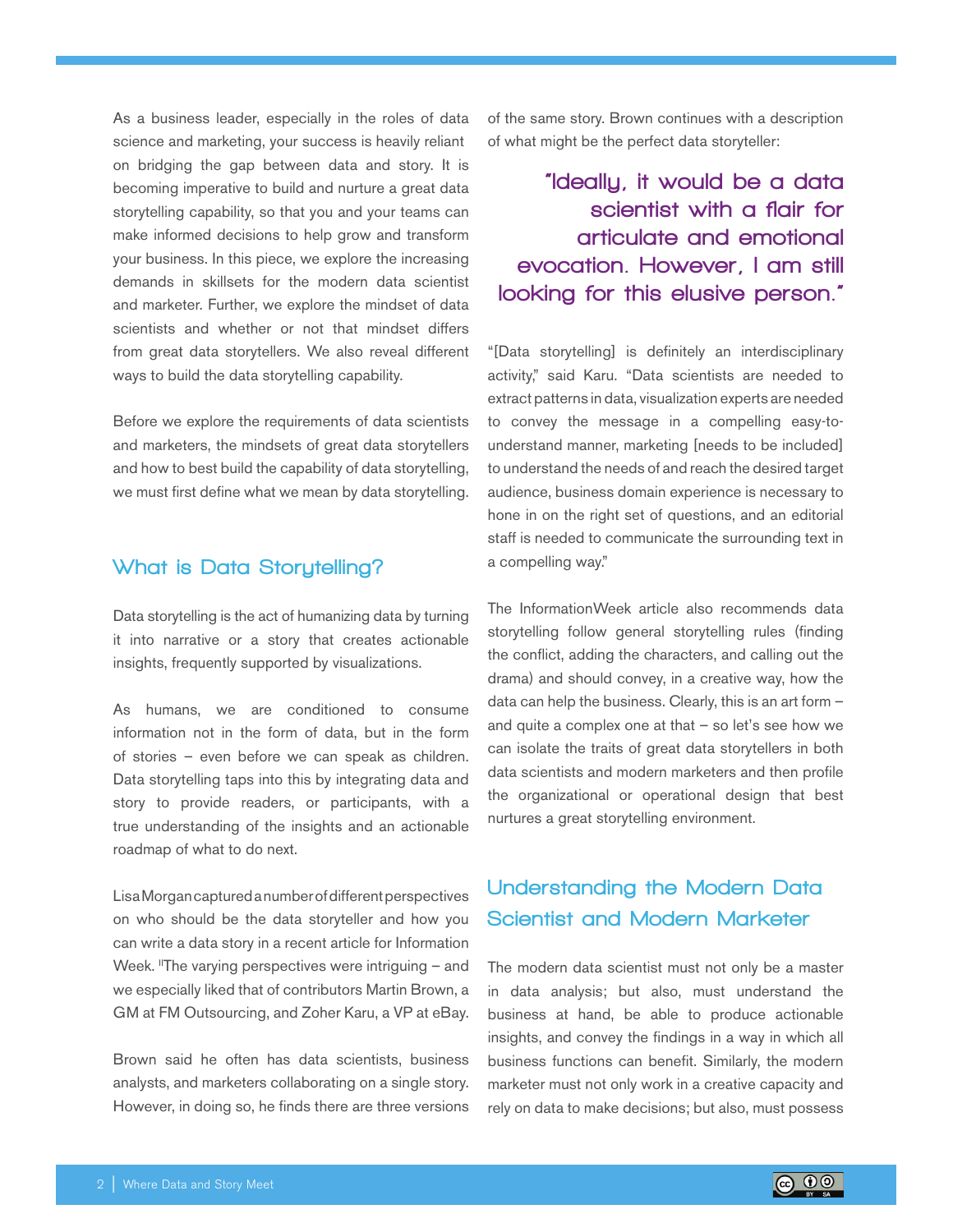strategic insight and understanding of that data in order to activate and communicate it effectively.

In order to be successful in today's ever-changing data landscape, the modern data scientist should ideally possess eight different skills and abilities: advanced analytics, business acumen, communications & collaboration, creativity, data integration, data visualization, software development, and system administration.<sup>1</sup> But can one person actually possess all of those skills and abilities? According to Accenture, it most definitely is a challenge: "Executives are struggling to find individuals who possess all eight data scientist skills and abilities. A data scientist team can serve as an alternative."<sup>III</sup>

Similarly, today's marketers require a unique combination of skills, abilities, and mindsets. With the customer experience a driving force in nearly all business decisions, modern marketers must possess creativity, technology, analytics, customer voice and corporate vision capabilities, business acumen, and a thorough understanding of data as it applies to business goals. Yet most, even those holding the CMO designation, do not possess all six traits. According to Forrester's 2017 Predictions Guide, CEOs will exit at least 30% of their CMOs for not mustering the blended skillset needed to drive digital business transformation, design exceptional personalized experiences, and propel growth.<sup>IV</sup>

The Interactive Advertising Bureau's Data Center of Excellence recently released a model and whitepaper that define the key components of the data lifecycle, using those components as indicators of a company's maturity. The study found only about one-third of marketers feel they have a good grasp of dealing with data. According to Neil O'Keefe, SVP at the Direct Marketing Association (DMA), "This is a cry for help from the marketing community. This is the future of marketing and the future is now. More marketers are searching our education to better train existing staff and DMA hears from hiring managers that more and more their target hire is a data scientist and not a marketer."V

## The Modern Data Scientist

The original conception of a data scientist was a businessperson with a technical skillset. More than a simple liaison between business and IT, he or she played on both teams: identifying strategic and tactical business problems and then being a part of the team solving them, too.

In an oft-quoted Quora post from 2014, Michael Hochster at Pandora saw two types of data scientists: **Type A** and **Type B**. The **A** is for **Analysis** and the **B** is for **Building**.<sup>VI</sup>

**Type A** "analysis-focused" are the deep subject matter experts, and are highly specialized in getting every last drop of performance out of data.

**Type B** "building-focused" are more familiar with software engineering practices, contribute to big data systems, online machine learning initiatives, and generally strive to find their work 'in production.' That said, technical specialization does not allow data scientists to live up to their original conception as a business person with a technical skillset: they have become just another technical contributor.

Historically, analysis- and building-focused data scientists were enough to accomplish most all data science requirements; however, we now need data scientists to understand how the data and systems actually apply to the business. Burtch Works, a highly regarded data science recruiting firm, writes: "Put simply,

*1Harris, Jeanne; Shetterley, Nathan; Alter, Allan; and Schnell, Krista. "The Team Solution to the Data Scientist Shortage" Accenture Institute for High Performance, 2013.*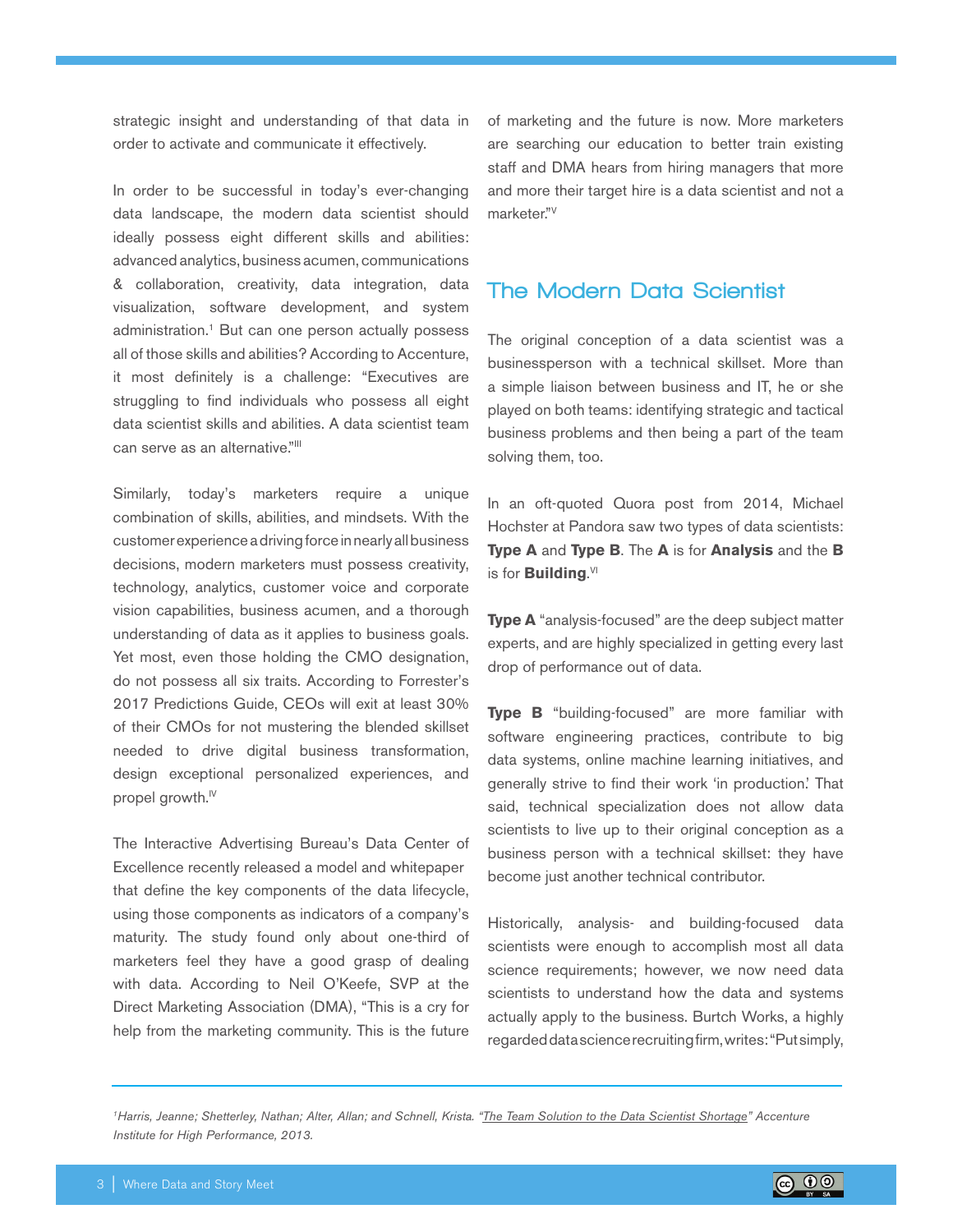a data scientist has formidable experience with statistics and computer science, as well as the business acumen to derive actionable insights from data and prescribe actions based on those insights."VII Following the release of the Burtch Works 2016 Annual Data Science Salary Survey, Linda Burtch, Founder & Managing Director of Burtch Works, indicated "business acumen is the #1 complaint or concern that I hear from clients."VIII

Let us now consider a third type of data scientist: Type C for Consulting. Type C "consulting-focused" data scientists are part of internal consulting efforts, building internal decision support tools, advising others on how to get the most from data, and above all, helping communicate the value hidden in their internal and external data to their broader organizations. Riley Newman at Airbnb wrote about his group as being in a proactive partnership with the business rather than engaging in reactive stats-gathering.<sup>1X</sup> Meanwhile, Drew Harry at Twitch pointed out, "The consultation process is the heart of what a good data scientist does. They teach their customers how to ask good questions and how to interpret the results. They don't just hand someone numbers."X

In one form or another, the value Type C data scientists bring to the table is their ability to act as change agents, while working in a sea of ambiguity and unknowns, and who, ultimately, tell stories with data. Therefore, effective storytelling, or lack thereof, is either the key accelerant or the key inhibitor of capturing value.



- **Supervised learning**  $\omega_{\rm{eff}}$
- Design thinking a.
- Logistic regression
- Clustering
- Domain expertise
- Computer science fundamentals
- **Scripting language**
- Machine learning
- Statistical modeling
- Databases SQL and NoSQL
- Relational algebra
- Hadoop and Hive/Pig  $\mathbf{m} \in \mathbb{R}^n$
- Innovation
- Curious about data
- Hacker mindset
- Problem solver
- Collaborative
- Strategic
- Proactive
- Creative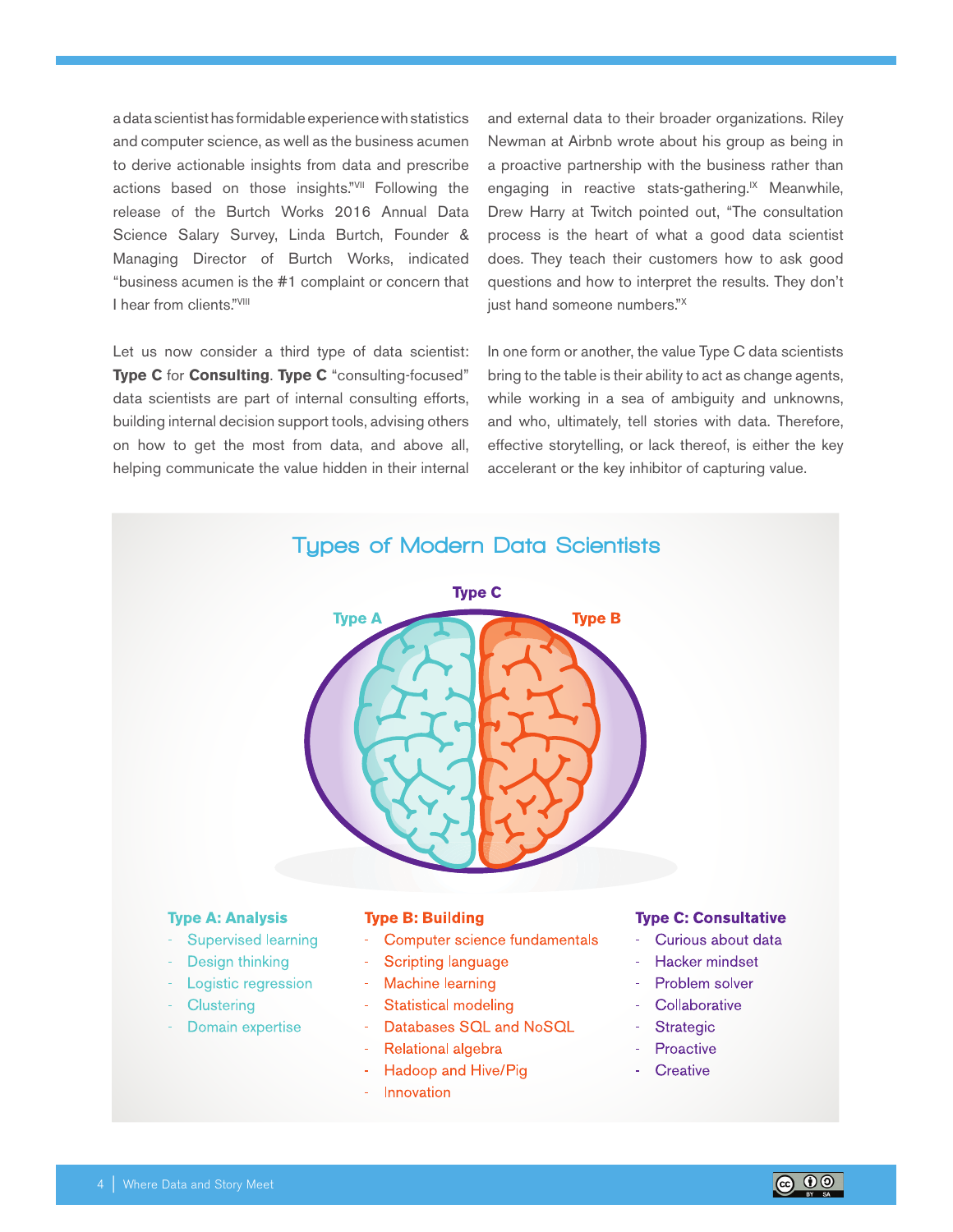# **The Modern Marketer**

The role of the marketer has not been an easy one to universally define due to varying and growing complexities of the function. There are a number of category iterations of the marketer, and those have often been described in context of either being left-brained or right-brained. Left brained are those marketers who focus more on the "logic" or analytics and tracking side of marketing. Whereas, right brained marketers are those who focus more on the "creative" or content and visual side of marketing. Because we believe the modern marketer must use both sides of the brain, we are going to build on the concept of different "parts" of the modern marketer, as defined by Salesforce in a blog post: Part Artist and Part Scientist.

Part A or the "scientific" part uses data to improve marketing accuracy and effectiveness. This part of a marketer is heavily focused on performance tracking, operations, historical and predictive analytics, and how marketing impacts the bottom line. The scientific part of a marketer is well-organized and meticulous.

**Part B** or the "artistic" part connects a company's product or brand to the customer on an emotional level. This part of a marketer tends to be more skilled at written content, creative and visual assets, social collaboration tools, and digital marketing. The artistic part of a marketer is the forever customer advocate.

Let us now consider a third part of a modern marketer: Part C or the "consultative" part. The consultative part of a marketer bridges the two mindsets of artistic and scientific to move the business forward. It fuels intellectual curiosity and enables strategic problem solving. The consultative part looks beyond the established practices for ways to improve the business and discovers trends in market and customer behaviors to help support the decision making process. It also enables the marketer to know the right questions to ask and gives them the persistence to never give up until finding a strategic solution. Never being satisfied with the status quo propels the consultative part of a marketer to find ways to use both creative development and data to achieve the most desirable returns.



#### **Part A: Scientific**

- Analytics Reasoning
- 
- Science
- **Reality**
- Control
- Logic

# **Part B: Artistic**

- Art
- Intuition
- Creativity
- Imagination
- Freedom
- Innovation

#### **Part C: Consultative**

- Proactive story seeker Influencer
- Problem solver
- Change agent
- - **Strategic**
	- Curious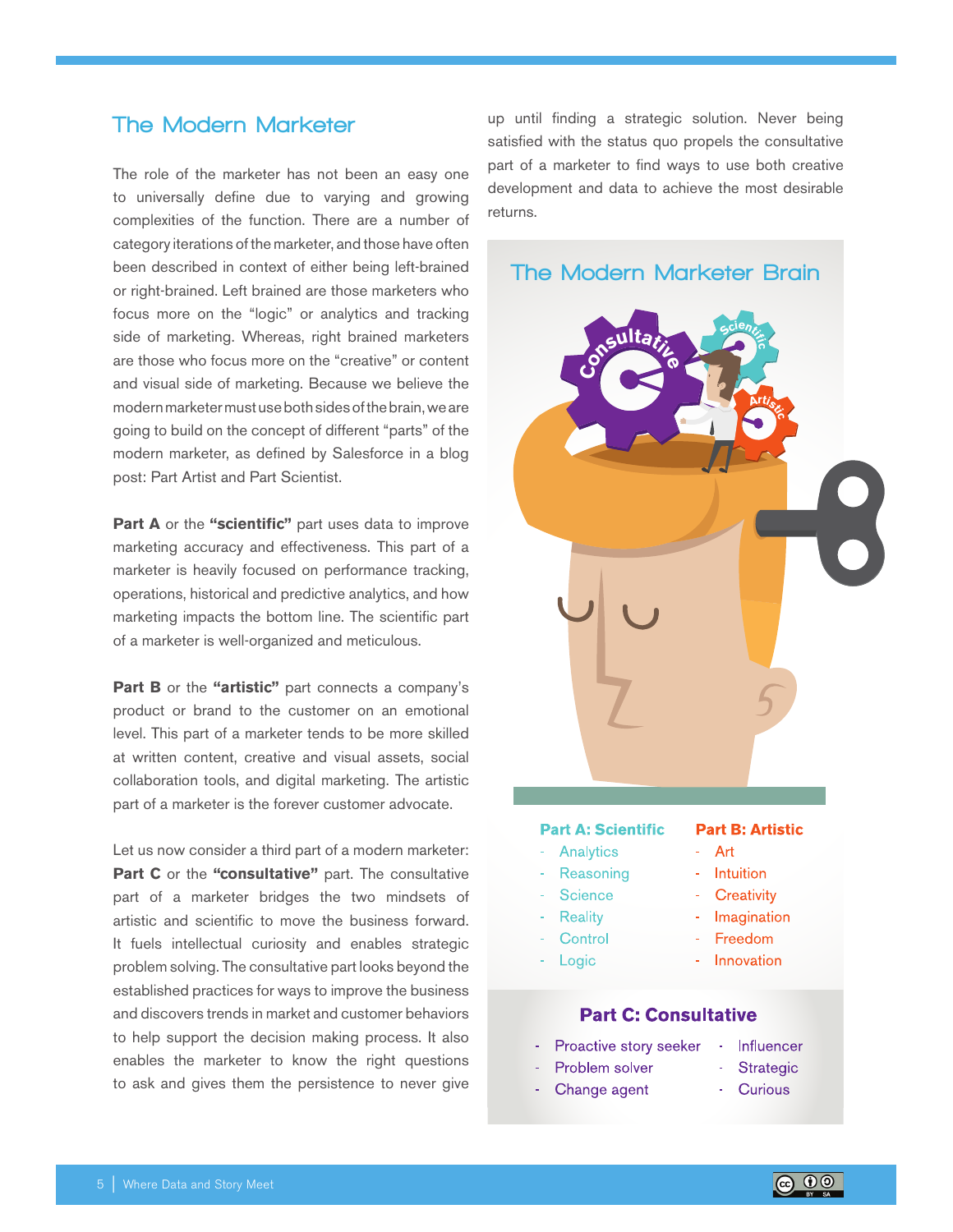# Identifying the Characteristics of Great Data Storytellers

To better understand the required skill sets and/or mindset of great data storytellers, we decided to focus on the data scientist function as our target subject, since it is this role that currently carries the bulk of data and insights responsibilities.

We teamed up with Talent Analytics, Corp., an organization that specializes in understanding how to hire and retain top talent by creating customized benchmarks to help companies predict how candidates will do in their jobs, pre-hire. These benchmarks are mostly built around the soft skills and mindsets of candidates, of which companies find difficult to both articulate and assess during the hiring process. Our goal of the Talent Analytics partnership was to explore whether or not we could determine if great data storytellers are governed by a mindset or skill set.

Talent Analytics, Corp. and the International Institute of Analytics conducted a study on Analytics Professionals in order to see if the "mindset" of the data scientist differed from the mindset of other professionals. The study revealed an undeniable "raw talent mindset" of the Analytics Professional.

"Our goal with this groundbreaking Study was to use quantitative analysis to learn more about the mindset of Analytics Professionals / Data Scientists rather than qualitative discussions and guessing," said Greta Roberts, CEO and co-founder of Talent Analytics, Corp. This Study focused on practical outcomes that could be used by businesses, rather than for purely academic interests. A clear mindset did emerge. This led to the creation of a valuable Industry Benchmark for hiring, deploying and utilizing Analytics Professionals." Here are some highlights from the study:

• Analytics Professionals have a cognitive "attitude" and will search for deeper knowledge about everything.

- They are driven to be creative and will want to create not only solutions, but also elegant solutions (i.e., the code could be more elegant, or there might be a better graph to visualize the solution).
- They will thrive in a job culture that values different approaches and out-of-the-box thinking.
- They have a strong desire to "do things the right way," and will encourage others to do the same
- They will be comfortable speaking to defend what they believe to be right, even in the face of controversy.
- They have an extremely high sense of quality, standards, and detail orientation, often evaluating others by these same traits. They are highly conscientious and will provide careful follow-through on detailed projects and complex assignments.
- They tend to be somewhat restrained and reticent in showing emotions, and may be less verbal at team or organizational meetings unless asked for input, or if the topic is one of high importance.
- They may take calculated, educated risks only after a thoughtful analysis of facts, data, and potential outcomes. They persuade others on the team by careful attention to detail, and through facts, data, and logic, not emotion.
- They appreciate security in projects, systems, and job culture.

We then looked at 30 data scientists, classified as great data storytellers, to determine whether their mindsets differed from the Analytics Professional benchmark.

From this comparison, we found that data scientists who had been classified as great data storytellers are indistinguishable on "mindset dimensions" from the general population of Analytics Professionals. Therefore, when looking at great data storytelling among data scientists, we believe it is a teachable skillset. Why? Because the Analytics Professional mindset is already predisposed to intellectual curiosity, creativity,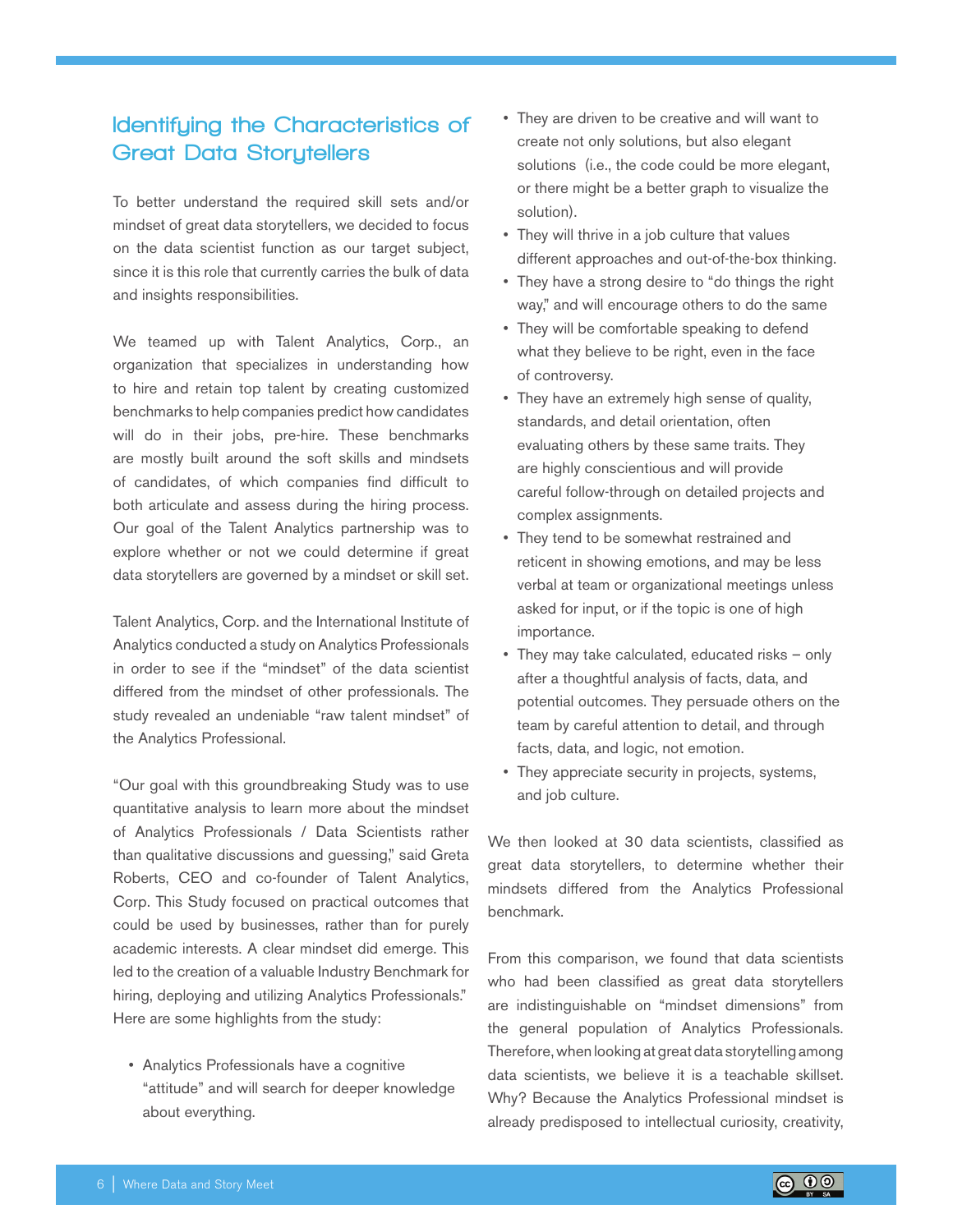and passion for problem solving – characteristics required in data science.

If you already have a data scientist on your team, then it is very likely you can mold them into a great data storyteller via proper support and skills development. If you do not already have a data scientist on your team and are looking to hire one, we recommend you use the Analytical Professional benchmark created by Talent Analytics, Corp. to guide your search.

# Developing and Nurturing an Environment for Great Data Storytelling

We interviewed John Miller, principal of Camus Group, to find additional ways to develop the skill set of great data storytelling. An expert on the topic, he built the visual literacy program and curriculum at one of the top global consulting firms and now helps companies bring together the power of data products, design thinking, and management consulting to help clients understand the most important issue to solve, Miller states,

"The responsibility of data storytelling should not be put on one individual, but rather spread across a team made up of individuals, who as a whole, possess the diversity of skills and abilities required for great data storytelling,"

"For example, on a project to visualize the future of healthcare, the primary author was a management consultant who worked with a team to storyboard the narrative, the visual designer inspired the team with sketches of subsequent data visualization, and the data scientist and data analys debated the validity of the insights and conclusion of the analytic model with

the healthcare industry experts. It is very important to encourage the diversity of skills and perspectives on the final outcome."

We also interviewed Hunter Whitney, a design strategy consultant, instructor, and author of the book Data Insights. He believes effective data storytelling increasingly requires an emerging mindset and skillset that draws on principles from a range of fields including design, statistics, psychology, neuroscience and journalism. "People from many different backgrounds can build up these skills and knowledge," Whitney says.

Whitney began his career as a journalist and thinks there are many important practices from that profession that directly relate to data storytelling. He says, "Good journalists need to sift through a lot of data and think critically to find the heart of the story. They must also assess the accuracy of what they are reporting and distill it into forms that are concise, accurate, and truly engaging to audiences." Whitney believes different members of any team will inevitably have different strengths, but that all would benefit from a shared baseline understanding of what's involved in the full process of identifying and communicating a data story. He is currently working on an online educational program with UC Davis Extension and Coursera that focuses on data visualization and storytelling with Tableau. "The program emphasizes the underlying skills and abilities needed to draw insights from data, and how to communicate those insights in an effective and compelling way."

Building teams capable of data storytelling is as easy as **ABC**: *Activation Between Collaborators*. Don't rely on the 'unicorns' in data science, marketing, or other business functions who might have all of the analytical, building, creative, scientific, and consultative skill requirements. After all, how many unicorns have you seen in your lifetime? Instead, bring together people with diverse perspectives and varying technical skills who exhibit a natural curiosity and passion for solving problems and the know-how of change management.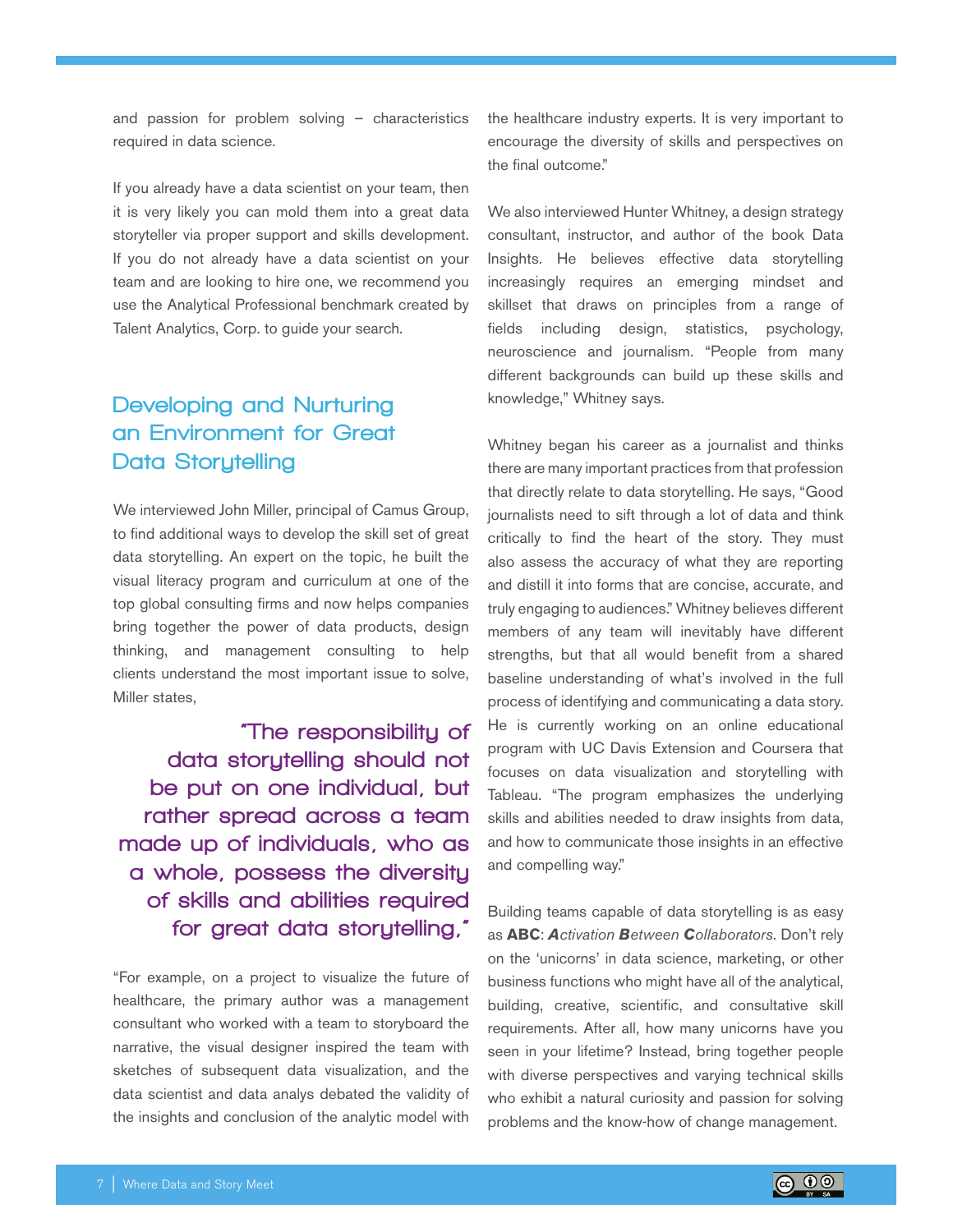#### DO

- **Be open** and build a data storytelling team with people who embody a diverse mix of hard and soft skills.
- **Empower the team** with corporate support and training to further develop business judgment and consultative skills.
- **Collaborate** and team with key business units to determine which questions are the "right" questions the team should be asking and answering in their data story. I love this quote from The Hobbit, as also shown in Whitney's book: "There is nothing like looking, if you want to find something…You certainly usually find something, if you look, but it is not always quite the something you were after."
- **Integrate all participating team members into the line of business**. Your teams will be unsuccessful if you assume each contributing function should stay in their "box" of job responsibilities and do not allow them to fully comprehend the intricacies of your business. Show your data scientists and marketers your real business problems in actual context and illuminate your vision for a better future.
- **Make sure the data story is applicable** to your business challenge, is relatable to how the company can grow its business, and is simple enough for every business unit to understand and apply.

## **Conclusion**

Great data storytelling is not one size fits all. It requires an open mind in how one might structure the team responsibilities, and it also requires on-going engagement to support the data storytelling capability. Instead of trying to find the "magic bullet" or "unicorn" of the great data storytellers, it is recommended to build a team of diverse individuals who can bring a variety of interest, skill, and perspective to the table.

Companies should support a teaming atmosphere where data scientists, marketers, and professionals alike are immersed in the business line, so that they are better positioned to know what questions to ask to move the company forward.

When comparing which is more crucial to data storytelling success, mindset or skill set, we have determined that the answer is a whole lot of both. There is no question great data storytelling requires a wide range of skill sets; but also, it requires a great deal of intellectual curiosity, healthy skepticism, passion of discovery for growth opportunities, and change management.

Contrary to a perception that qualities of a mindset cannot be taught, scientists are learning that people have more capacity for lifelong learning and brain development than ever thought possible. In her book Mindset, Carol Dweck compares what she calls the Fixed Mindset versus the Growth mindset. Fixed being the mindset that I cannot do what has been asked of me; whereas, the Growth mindset would be that I cannot do what has been asked of me yet.

In her book, Dweck writes,

"Although people may differ in every which way  $-$  in their initial talents and aptitudes, interests, or temperaments – everyone can change and grow through application and experience."